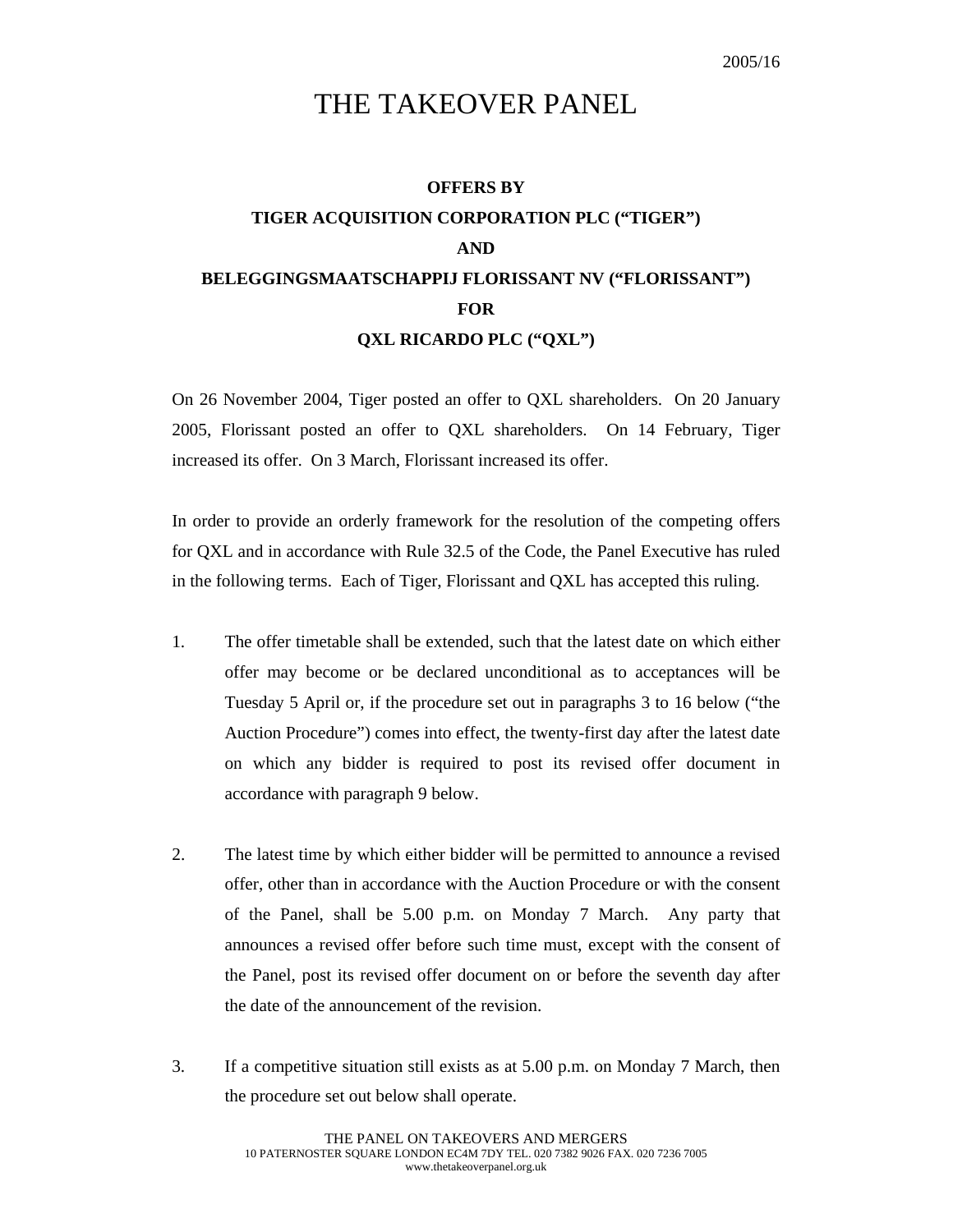- 4. If either bidder wishes to announce a revised offer after 5.00 p.m. on Monday 7 March, the full text of the revised firm offer announcement ("the Offer Announcement") must be:
	- lodged with the Panel by fax or by hand before 4.00 p.m. on the relevant day; and
	- delivered to a Regulatory Information Service by 5.00 p.m. on the relevant day embargoed for publication until that time.
- 5. If either bidder announces a revised offer on Tuesday 8 March ("the Auction Start Date"), each bidder shall then be able to announce a revised offer on Wednesday 9 March. If neither of the bidders announces a revised offer on Tuesday 8 March, the Auction Procedure shall then end and no revised offer may be announced thereafter.
- 6. If either bidder announces a revised offer on Wednesday 9 March, each bidder shall then be able to announce a revised offer on Thursday 10 March. If neither of the bidders announces a revised offer on Wednesday 9 March, the Auction Procedure shall then end and no revised offer may be announced thereafter.
- 7. No revised offer may be announced by either bidder after Thursday 10 March and the Auction Procedure shall then end.
- 8. Each bidder may only make one Offer Announcement each day during the Auction Procedure (including on the Auction Start Date) and any such Announcement must follow the procedure described in paragraph 4 above.
- 9. Any party that announces a revised offer during the Auction Procedure must (except with the consent of the Panel) post its revised offer document on or